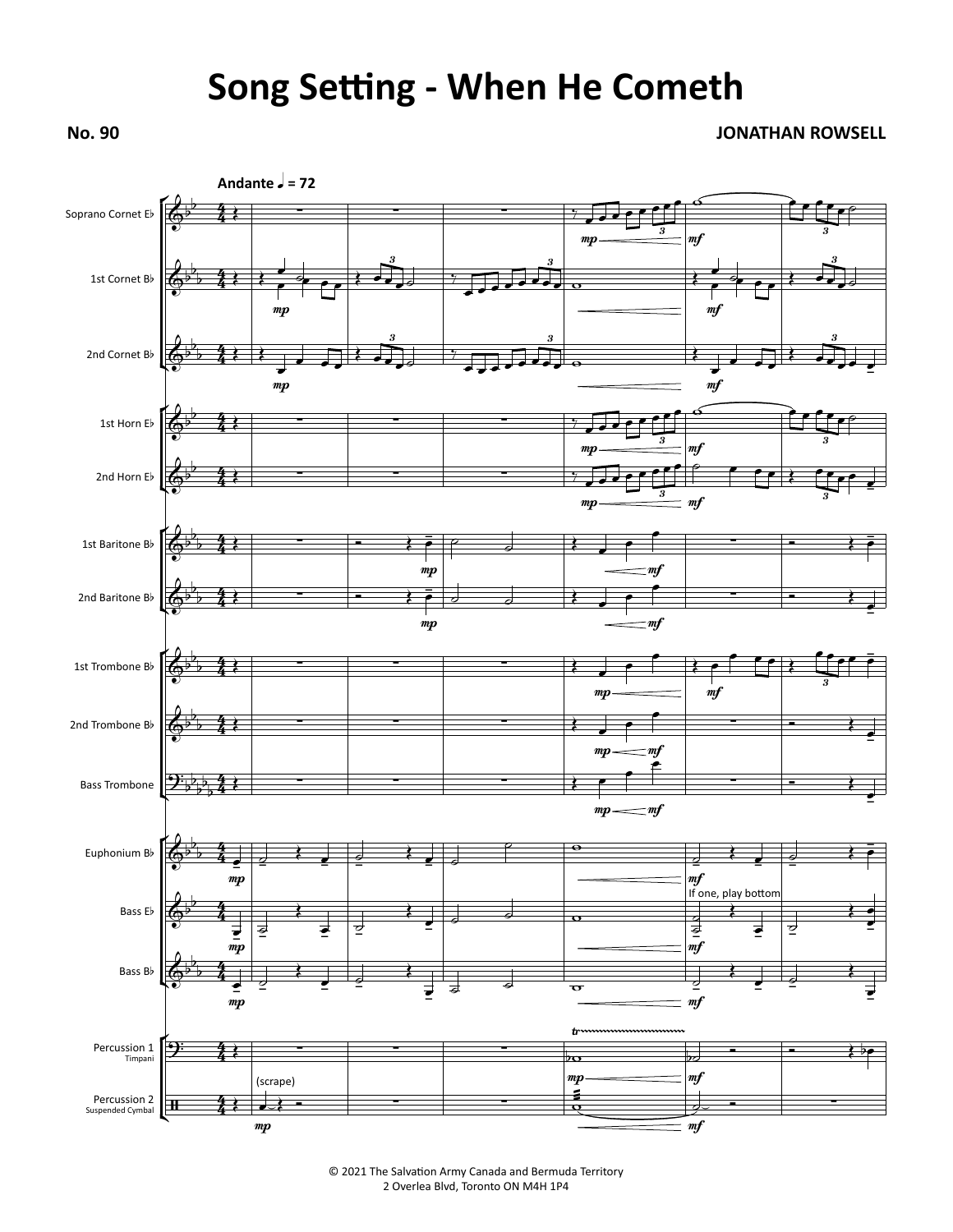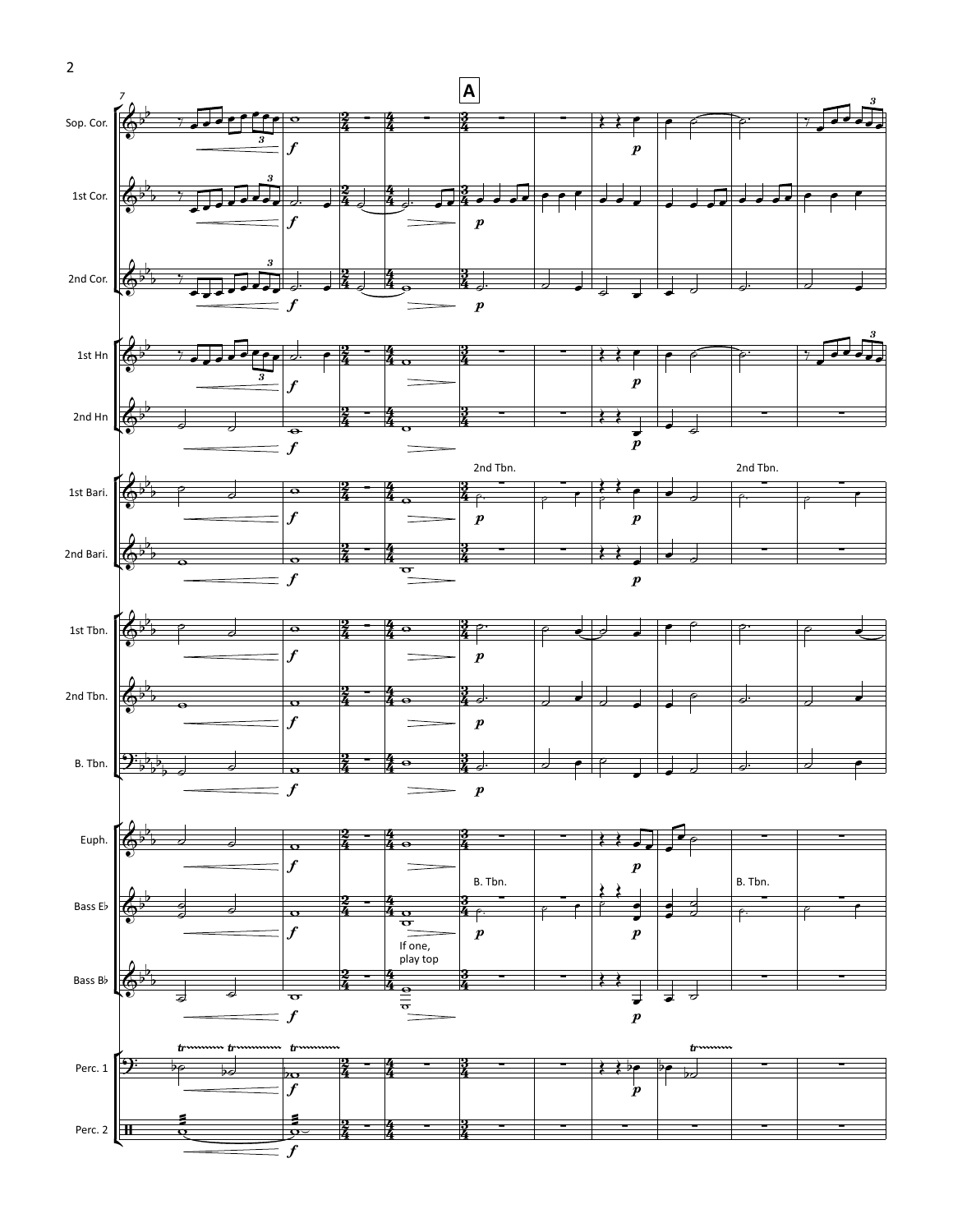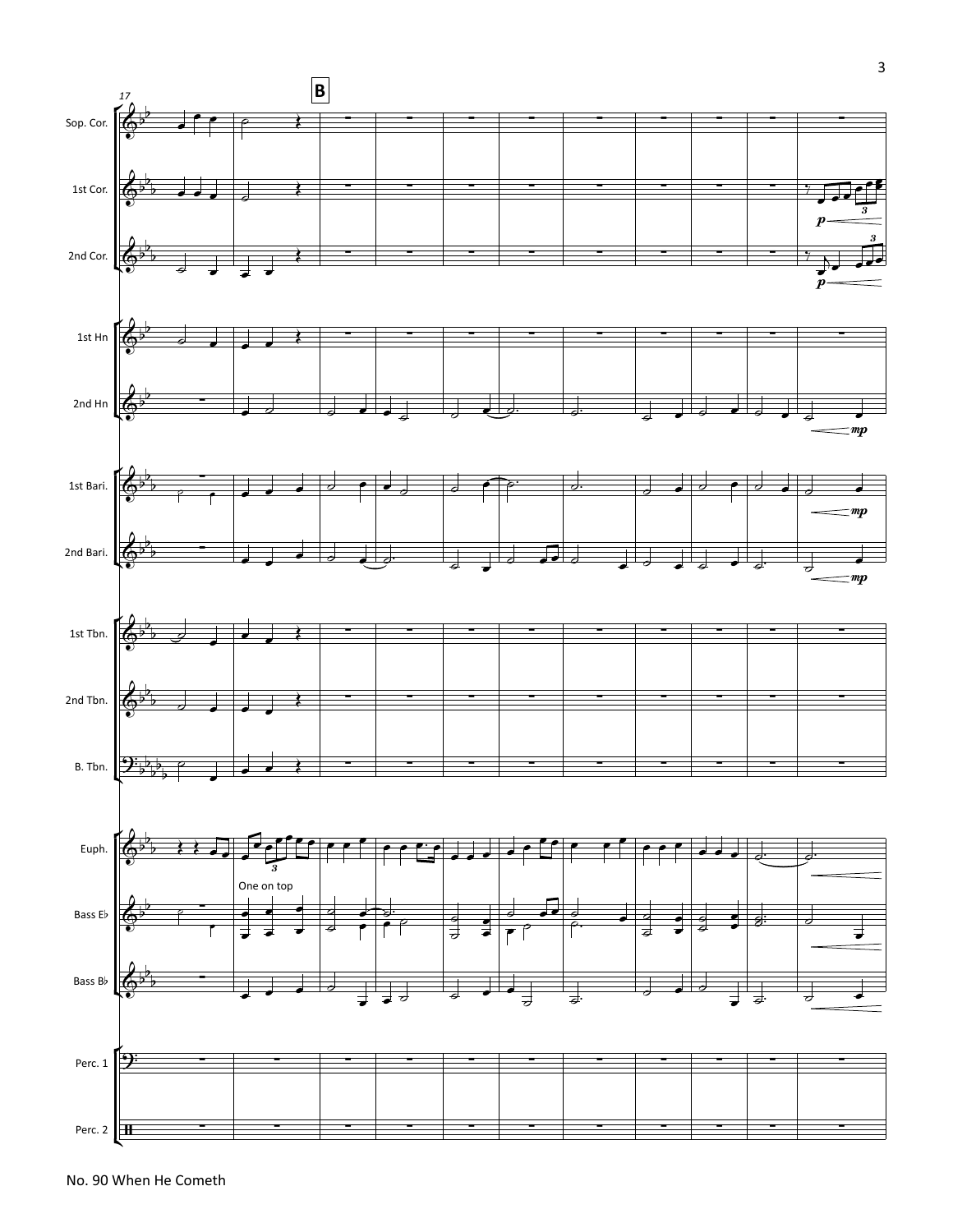

4

No. 90 When He Cometh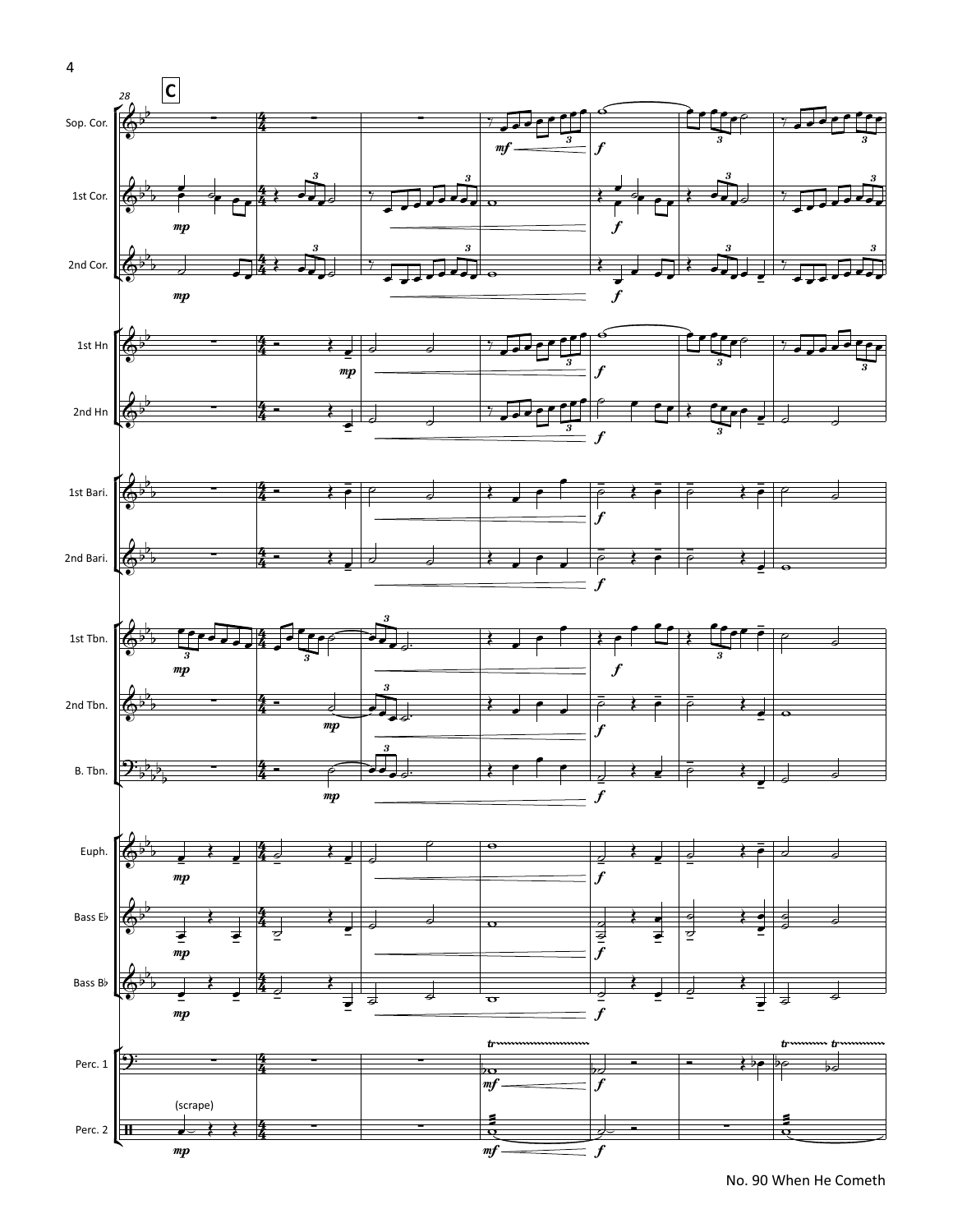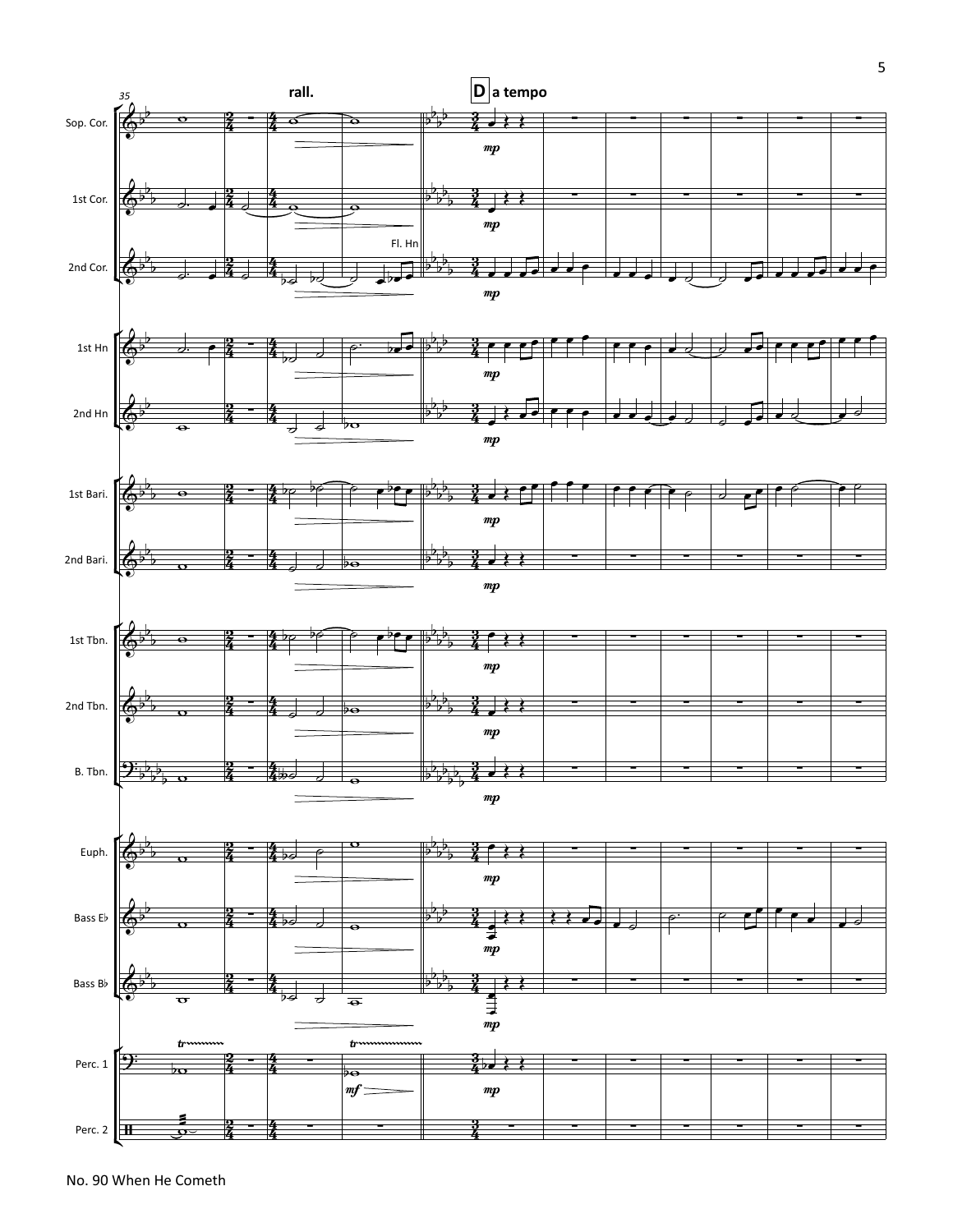

6

No. 90 When He Cometh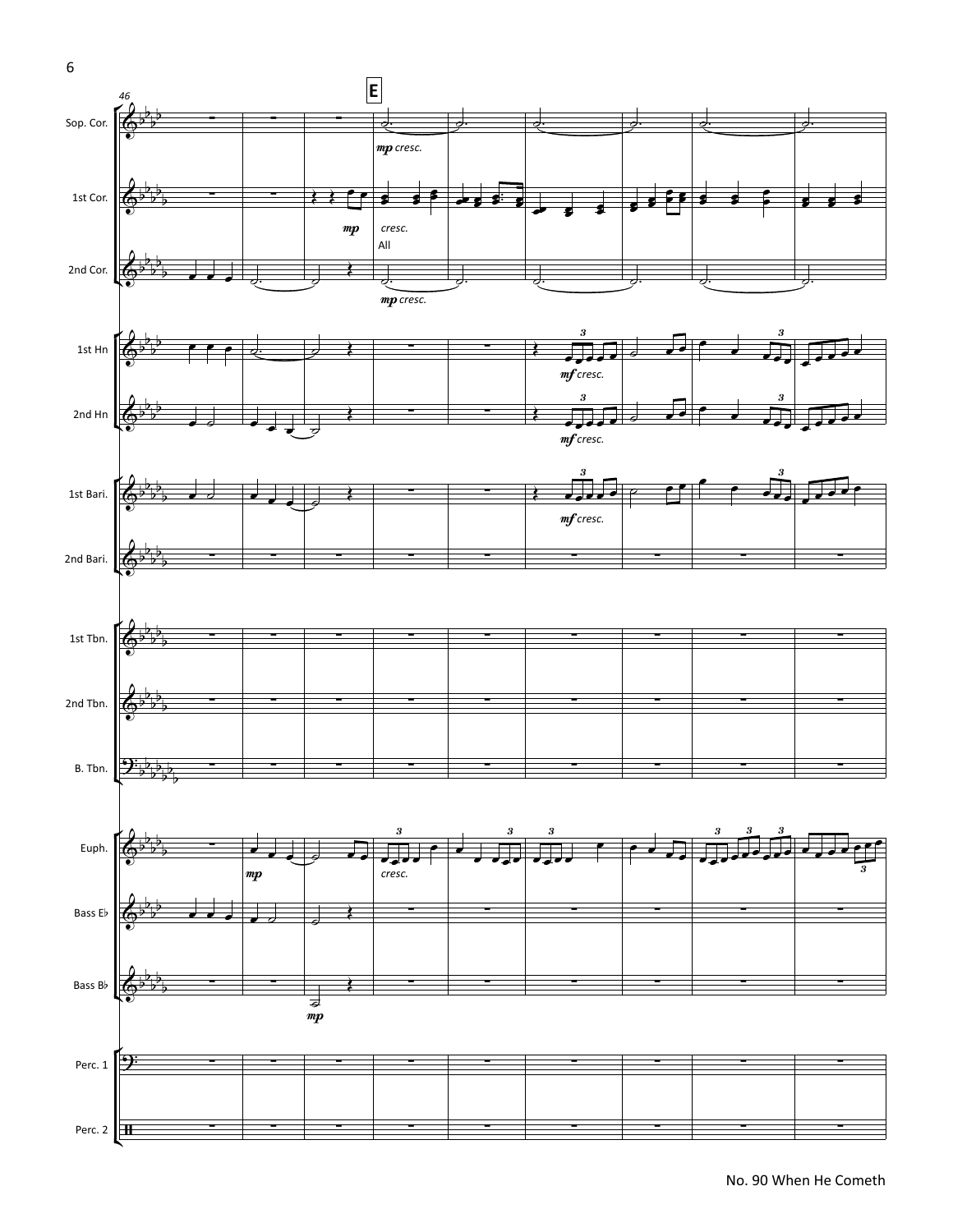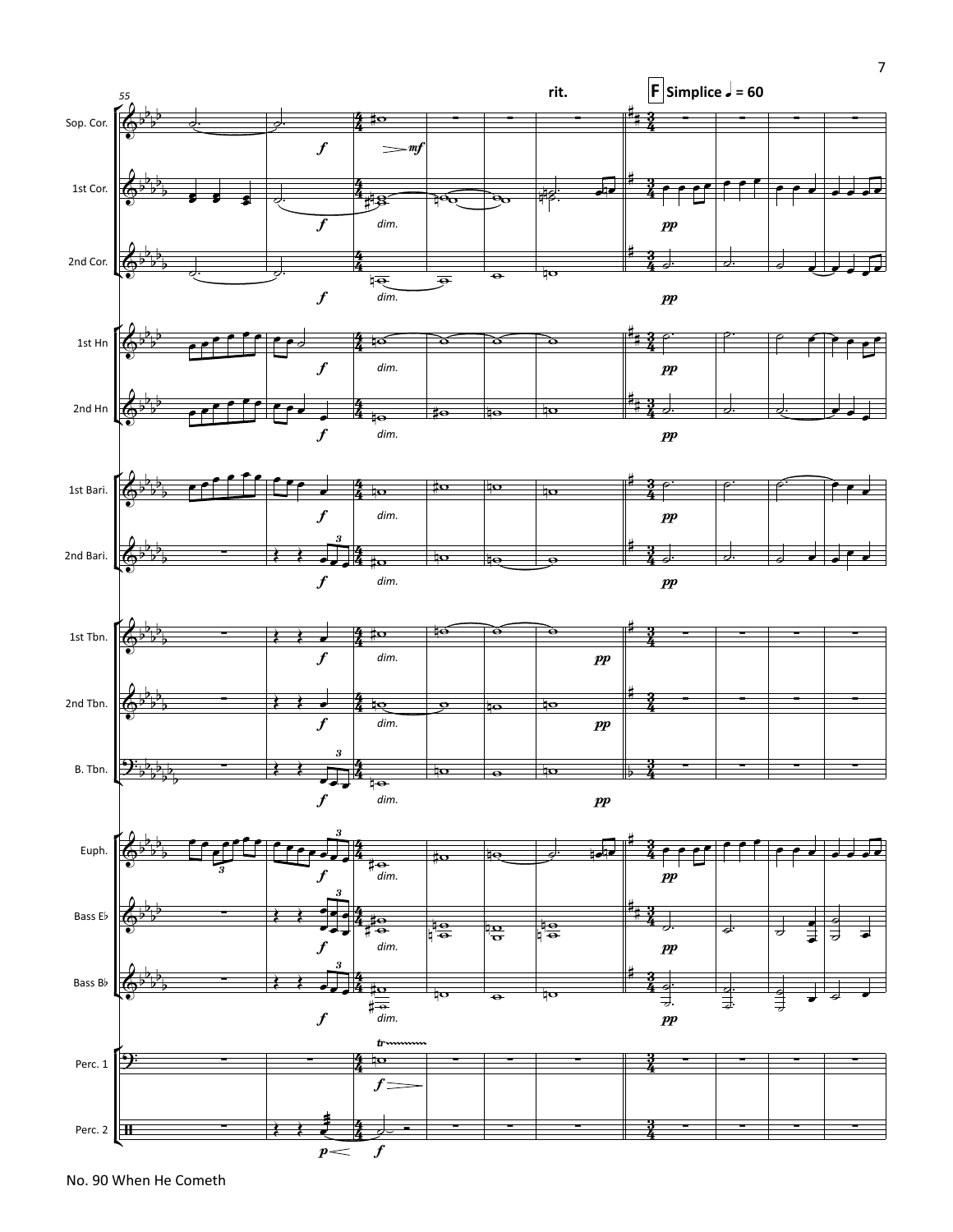

No. 90 When He Cometh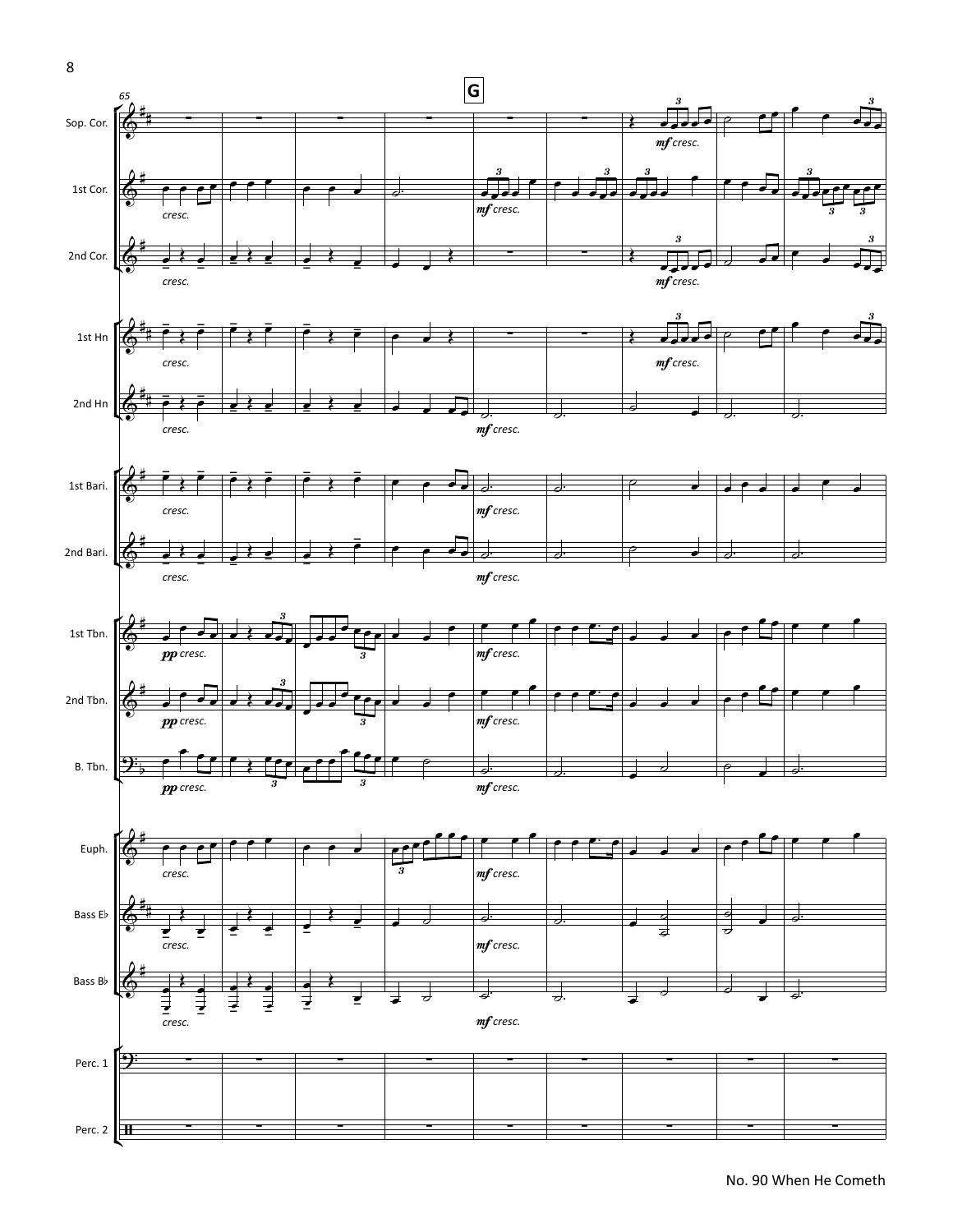